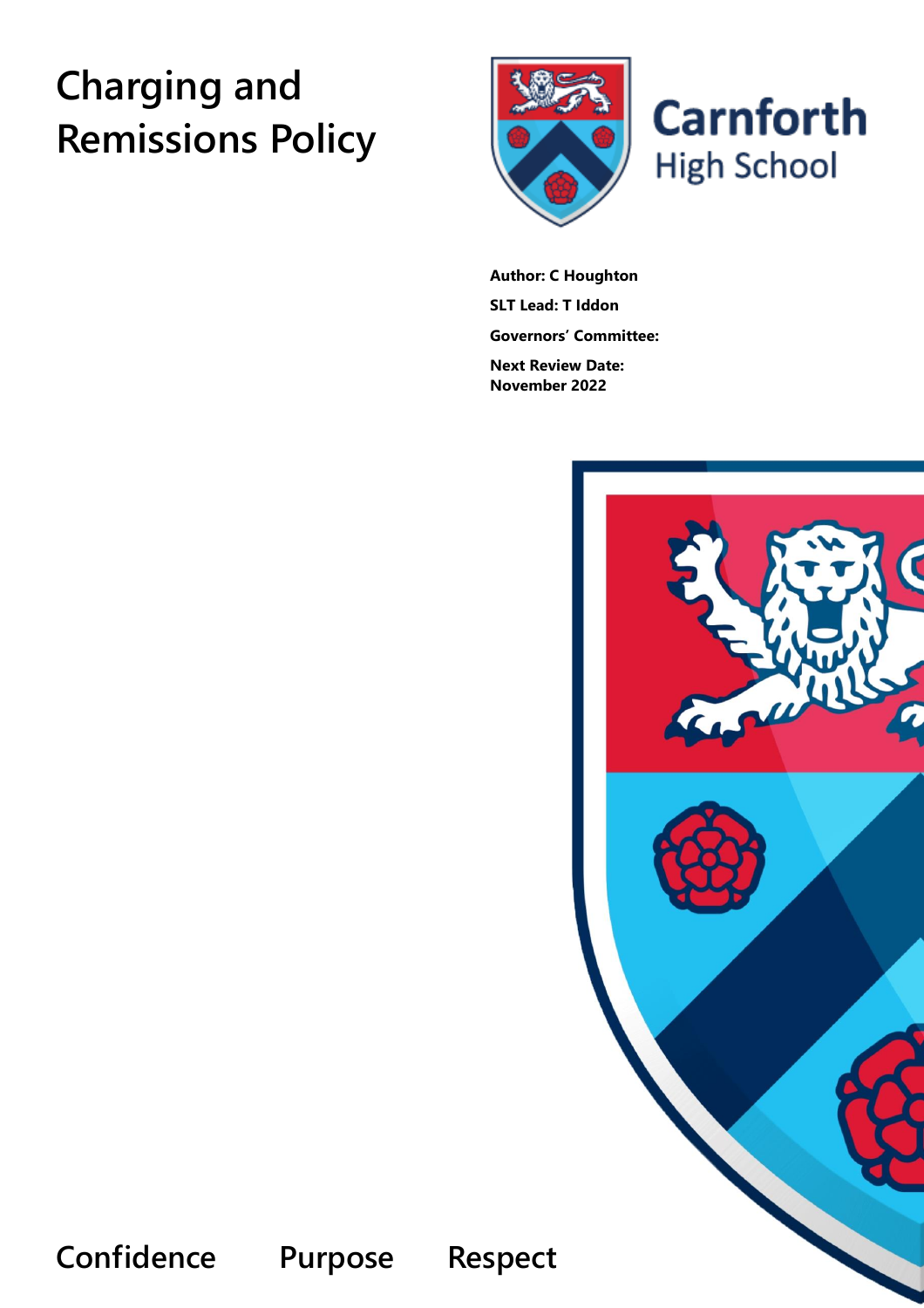## School Charging and Remissions Policy

### **Introduction**

This charging and remissions policy complies with statutory requirements, has regard to the Authority's policy statements on charging and is reviewed on an annual basis.

## Charging Policy

#### **Activities without charge**

There will be no charge for the following activities:

- education provided wholly or mostly during school hours. This includes the supply of any materials, books, instruments, other equipment and also transport provided in school hours to carry pupils between the school and an activity;
- education provided outside school hours if it is part of the National Curriculum, or part of a syllabus for a prescribed public examination which the pupil is being prepared for at the school, or part of religious education;
- instrumental and vocal music tuition which is part of the National Curriculum or the first programme in which the whole class engages with the KS2 Programme of Instrumental and Vocal Tuition (Wider Opportunities);
- instrumental and vocal tuition for children in care;
- entry for a prescribed public examination including re-sits provided that a pupil has been prepared for it at the school.

#### **Voluntary Contributions**

The school may ask for voluntary contributions towards the cost of school-time activities to assist with funding subject to the following conditions:

- any children of parents who do not wish to contribute will not be treated any differently;
- where there are insufficient contributions to make the activity viable then the activity will be cancelled.

#### **Chargeable Activities**

The school may recover the full costs of the following activities but charges will not exceed actual cost:

- educational or other activities provided wholly or mainly outside school hours which are not:
	- o part of the National Curriculum;
	- $\circ$  part of a syllabus for a prescribed public examination which the pupil is being prepared for at school;
	- o part of religious education.
- board and lodgings on residential visits (subject to remission arrangements).
- cost of entering a pupil for a public examination not prescribed in regulations, and for the cost of preparing a pupil for that examination outside school hours.